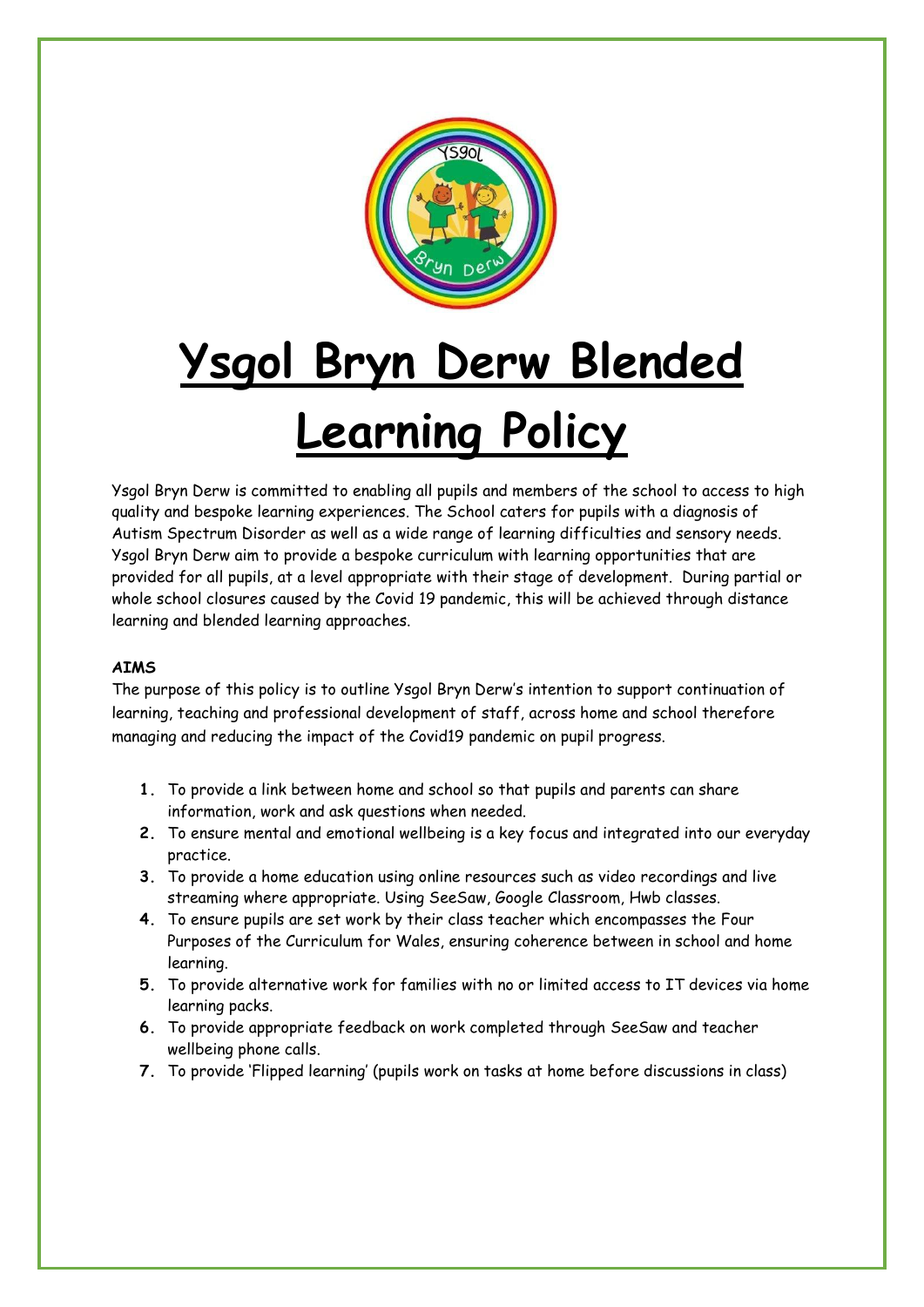All pupils should have access to the school blended learning provision

- if an individual or a group within a class are not able to access face to face based provision then a blended learning provision will be delivered
- if some of the school population are not able to access face to face school based provision (i.e. isolation of a class) then a distance learning provision will be provided
- if school is closed for all because of a national or localised lockdown then a robust distance learning provision is required (i.e.100% of school population learning at home)

This will be achieved according to the following plan:-

## **Implementing Blended Learning**

Circumstances surrounding the need for pupils to engage in distance learning will vary.

| <b>Situation</b>                                                                                                                                                                     | <b>Estimated</b><br>duration<br>of<br>absence | Learning                                                                                                                                                                                                                                                                                                                                                                                                                        |
|--------------------------------------------------------------------------------------------------------------------------------------------------------------------------------------|-----------------------------------------------|---------------------------------------------------------------------------------------------------------------------------------------------------------------------------------------------------------------------------------------------------------------------------------------------------------------------------------------------------------------------------------------------------------------------------------|
| Pupils are in school                                                                                                                                                                 | n/a                                           | School direct teaching<br>Curriculum pedagogy and class projects<br>Medium and Short Term planning<br>Termly homework ideas document                                                                                                                                                                                                                                                                                            |
| Child absent from school because<br>either they or a family member are<br>awaiting results of a Covid-19 test<br>(No learning will be shared when<br>the child is unwell themselves) | $2-3$ days                                    | Teacher telephone check in<br>Pre-prepared 2-3 day pack sent home (appropriate to<br>pathway & age) This is to include 7/8 "sessions" a day<br>covering literacy/numeracy and other AoLE<br>subjects/ILS/Thrive approaches. This should include<br>activities that parents can do at home without needing<br>resources printed. It should include practical activities<br>that parents will easily be able to replicate at home |
| Class is closed awaiting staff results<br>due to staff close contact with<br>confirmed case                                                                                          | $2 - 3$ days                                  | Teacher/SLT telephone check in<br>Pre-prepared 2-3 day pack sent home (appropriate to<br>pathway & age)                                                                                                                                                                                                                                                                                                                         |
| Child has a confirmed case of Covid-<br>19 within their family or contact<br>group<br>(No learning will be shared when<br>the child is unwell themselves)                            | 10 days                                       | Teacher telephone check in twice per week<br>Additional 5 day pre-prepared digital pack including<br>asynchronous* approaches sent home (appropriate to<br>pathway & age)<br>See appropriate learning pathway blended learning<br>document for guidance<br>"IEP at home" plan including detail of how to cover 2 of<br>pupils IEP targets at home to be sent home                                                               |